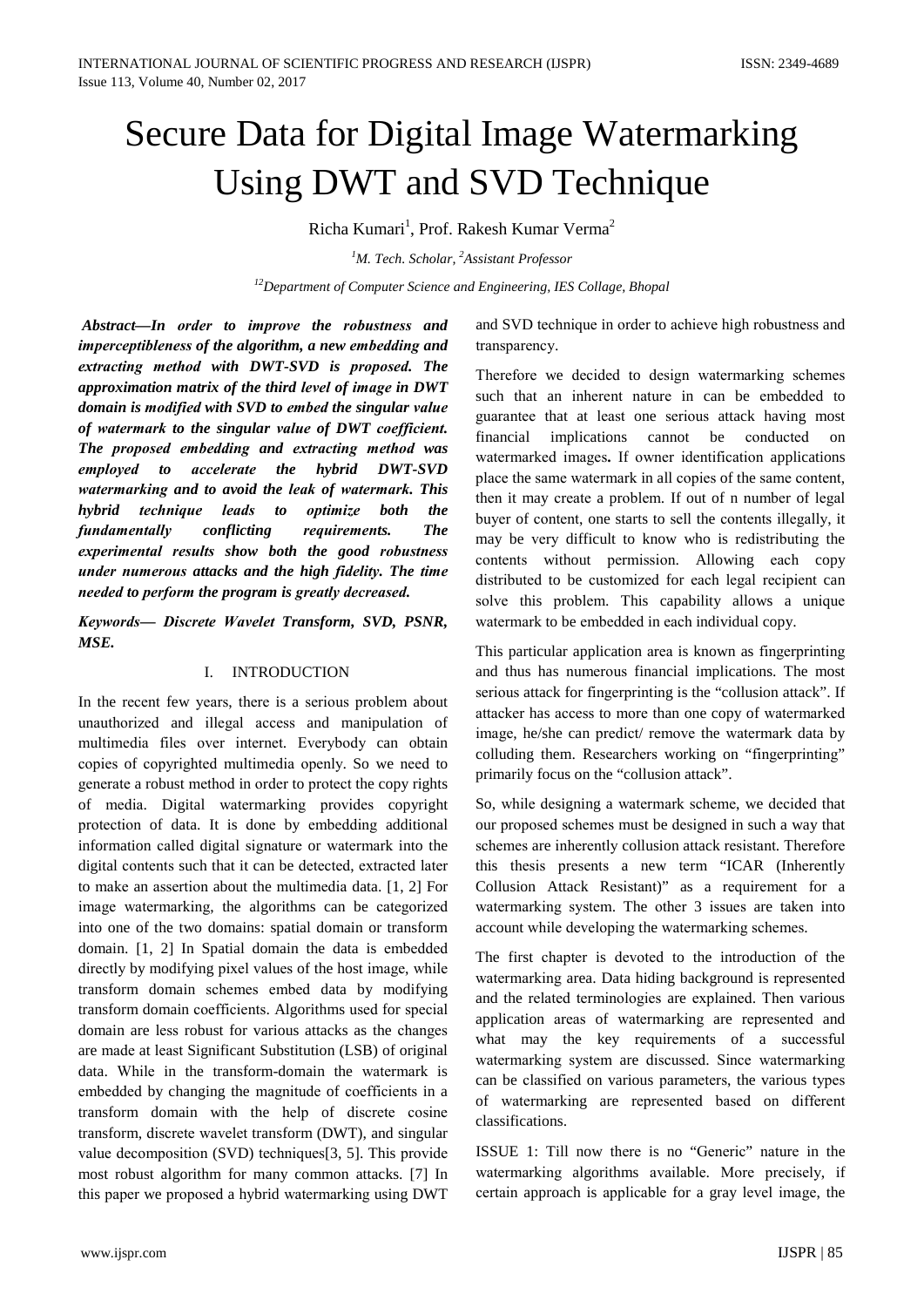same approach does not work for the other formats of an image.

ISSUE 2: Even if gray color image watermarking algorithms are extended for RGB color images, the maximum work has been done for BLUE color channel only because human eves are less sensitive to detect the changes in BLUE color channel. No attack impact analysis, i.e. which color channel may be affected by a particular attack, has been carried out.

Therefore. apart from choosing digital Image Watermarking as a major problem, we have chosen to identify the suitability of a color channel with respect to attack (if any) for multicolor channel images (True color windows BMP, uncompressed JPEG). We also decided to explore the ways such that attack impacts may be minimized before the watermark embedding process.

ISSUE 3: In most of the research papers, once the watermarking scheme is finalized, it is applied to all test images. Since each image is different and has certain characteristics and after embedding the watermark data by a particular watermarking scheme, its performance against a particular attack may not be similar with other image. No study is conducted to make the embedding scheme based on some image characteristics.

## II. LITERATURE REVIEW

Senthil Kumaran et al. [1], Image security is a relatively very young and fast growing. Security of data or information is very important now a day in this world. In this paper proposed to advantages and that working functionalities. This algorithm is verified on different watermarking images. And it's providing robust and secure results. To measure the effectiveness of this algorithm is provide embedding and extracting images. PSNR and MSE also calculated the embedding watermarking images. In this DWT watermarking embedding result images provide the good, secure and robust. In this paper proposed to how to process LSB technique.

Aase et al. [2] briefly discussed the issue of watermarking digital images as part of a general survey on cryptography and digital television. The authors provided a description of a procedure to insert a watermark into the least significant bits of pixels located in the vicinity of image contours. Since it relies on modifications of the least significant bits, the watermark is easily destroyed. Further, their method is restricted to images, in that it seeks to insert the watermark into image regions that lie on the edge of contours.

**Ahmed et al. [3]** described a method that adds or subtracts small random quantities from each pixel. Addition or subtraction is determined by comparing a binary mask of bits with the LSB of each pixel. If the LSB is equal to the

corresponding mask bit, then the random quantity is added, otherwise it is subtracted. The watermark is subtracted by first computing the difference between the original and watermarked images and then by examining the sign of the difference, pixel by pixel, to determine if it corresponds to the original sequence of additions and subtractions. This method does not make use of perceptual relevance, but it is proposed that the high frequency noise be pre-filtered to provide some robustness to low-pass filtering. This scheme does not consider the problem of collusion attacks.

Akhaee et al. [4], digital watermarking has been investigated deeply for its technical and commercial feasibility in all media types like, digital photographic image, printed materials or document images and video. It is a proven method for reducing content piracy and improving the ability to identify, tract and manage digital media. It is widely used in applications like rights management, remote triggering, filtering/classification and e-commerce. It is a technique that is used to balance the need for content security with best possible consumer experience to enable media and entertainment industries to adapt the advanced facilities of the modern digital revolution while reducing the threat of content theft.

Ali et al. [5], proposed two schemes where the first was fragile watermarking and was used to authenticate the digital content, while the second was used to reconstruct the region where the integrity verification fails.

The watermark embedding procedure even though efficient reduced the quality of the reconstructed image when the strength of attack was increased. Different decomposition levels grant the tamper detection within the image in localized spatial and frequency domain. The aim is to present an authentication technique that hides watermark into some wavelet sub-bands of the to-be-authenticated image. This scheme is capable of detecting malicious and incidental manipulations. Furthermore, security is of particular concern that is often overlooked. It is extremely difficult for an attacker to create a faked image that appears to be authentic.

## **III. DIGITAL WATERMARKING**

The information to be embedded in a signal is called a digital watermark, although in some contexts the phrase digital watermark means the difference between the watermarked signal and the cover signal. The signal where the watermark is to be embedded is called the *host* signal. A watermarking system is usually divided into three distinct steps, embedding, attack, and detection. In embedding, an algorithm accepts the host and the data to be embedded, and produces a watermarked signal.

Then the watermarked digital signal is transmitted or stored, usually transmitted to another person. If this person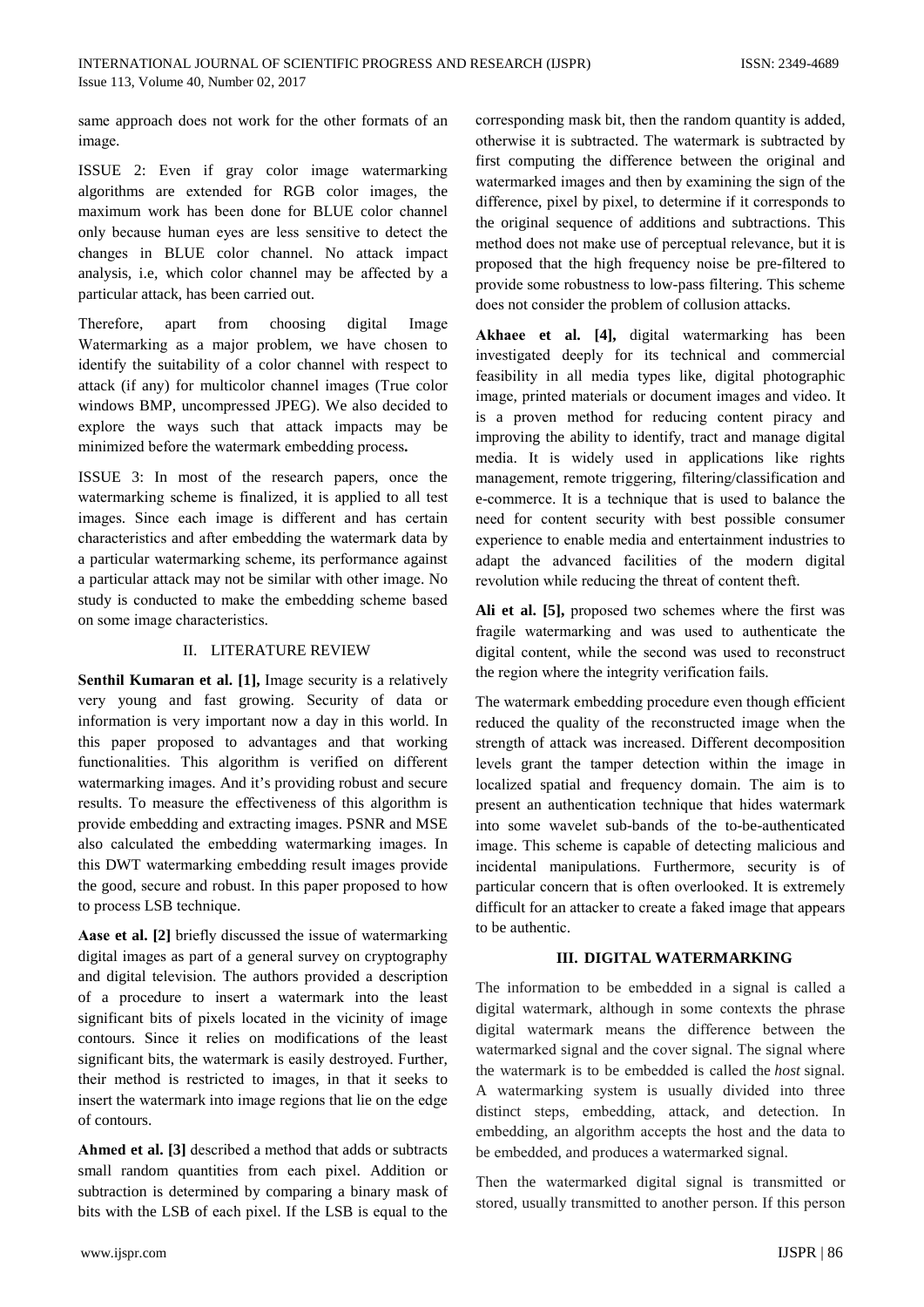makes a modification, this is called an attack. While the modification may not be malicious, the term attack arises from copyright protection application, where third parties may attempt to remove the digital watermark through modification. There are many possible modifications, for example, lossy compression of the data (in which resolution is diminished), cropping an image or video, or intentionally adding noise.

Detection (often called extraction) is an algorithm which is applied to the attacked signal to attempt to extract the watermark from it. If the signal was unmodified during transmission, then the watermark still is present and it may be extracted. In robust digital watermarking applications, the extraction algorithm should be able to produce the watermark correctly, even if the modifications were strong. In fragile digital watermarking, the extraction algorithm should fail if any change is made to the signal.



Figure 1: General digital watermark life-cycle phases with embedding-, attacking-, and detection and retrieval functions

### IV. DISCRETE WAVELET TRANSFORM

The model used in [5] to implement the tree structure of Direct Wavelet Transform (DWT) is based on the filtering process. Figure 1 depicted a complete 3-level Direct WT. In this figure G and H is the high pass and low pass filter respectively.

Computation period is the number of the input cycles for one time produces output samples. In general, the computation period is  $M$  = for a j-level DWT. The period of the 3-level computation is 8. Figure 1, The Sub band Coding Algorithm As an example, suppose that the original signal X[n] has N- sample points, spanning a frequency band of zero to  $\pi$  rad/s. At the first decomposition level, the signal passed through the high pass and low pass filters, followed by subsampling by 2. The output of the high pass filter has  $N/2$ - sample points (hence half the time resolution) but it only spans the frequencies  $\square$  to  $\square$  rad/s (hence double the frequency resolution).

The output of the low-pass filer also has  $N/2$ - sample points, but it spans the other half of the frequency band, frequencies from 0 to

filter output passed through the same low pass and high

pass filters for further decomposition. The output of the second low pass filter followed by sub sampling has N/4 samples spanning a frequency band of 0 to  $\Box$ /4 rad/s, the output of the second high pass filter followed by sub sampling has N/4 samples spanning a frequency band of  $\Box$ /4 to  $\Box$ /2 rad/s. The second high pass filtered signal constitutes the second level of DWT coefficients. This signal has half the time resolution, but twice the frequency resolution of the first level signal. This process continues until two samples are left. For this specific example there would be 3 levels of decomposition, each having half the number of samples of the previous level.



Figure 2: 3- Levels for DWT. Where G. H are the high-pass and

The DWPT of the original signal is then obtained by concatenating all coefficients starting from the last level of decomposition (remaining two samples, in this case). The DWT will then have the same number of coefficients as the original signal.

#### V. PROPOSED METHODOLOGY

DWT involves decomposition of image into frequency channel of constant bandwidth. This causes the similarity of available decomposition at every level. DWT is implemented as multistage transformation. Level wise decomposition is done in multistage transformation.

S is a diagonal matrix of singular values in decreasing order. The basic idea behind SVD technique of watermarking is to find SVD of image and the altering the singular value to embed the watermark. In Digital watermarking schemes, SVD is used due to its main properties:

1) A s mall agitation added in the image, does not cause large variation in its singular values.

**Epd**2srad/s. Again low and high

www.ijspr.com